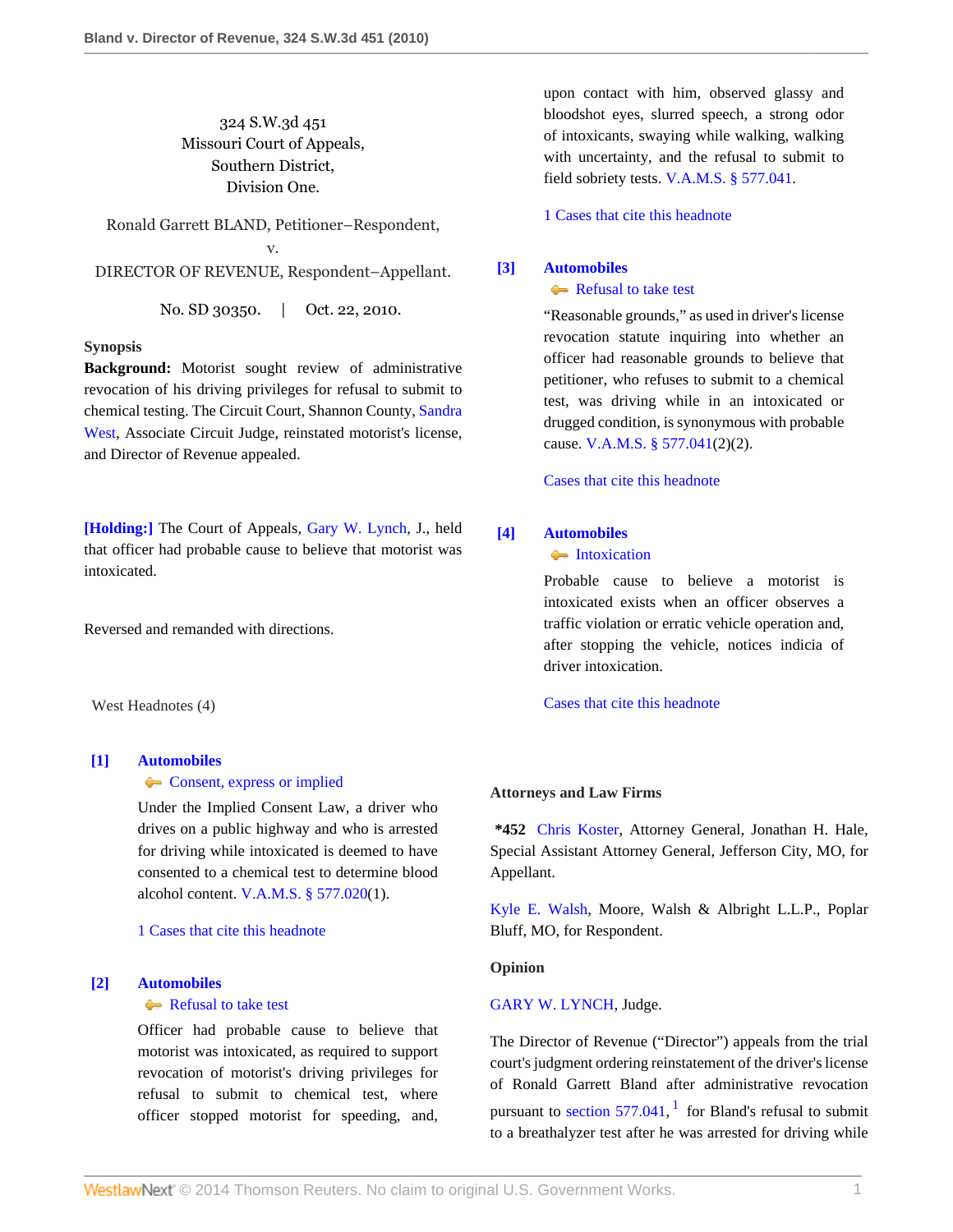intoxicated. Director contends that the trial court erroneously applied the law in reinstating Bland's license "solely on the basis that speeding is not an [indicium] of intoxication." Finding such error, we reverse the trial court's judgment and remand with directions.

# *Factual and Procedural Background*

Following administrative revocation of his driving privileges for refusal to submit to chemical testing, Bland sought review in the Circuit Court of Shannon County, in accordance with section 577.041.4. The parties appeared for hearing on December 15, 2009. Neither party requested a record be made of the proceeding, thus no transcript exists. Rather, according to the trial court's judgment, "[t]he parties submitted the case upon the certified record of the [Director]." The judgment characterizes this record as the "undisputed facts."

Director's certified record consisted of Bland's Missouri Driver Record; Director's notice of revocation and fifteen-day driving permit (Form 4323); a five-page Alcohol Influence Report (Form 2389), which included the arresting officer's Alcohol Influence Report Narrative; **\*453** and a copy of the highway patrol's uniform citation issued to Bland for the offense of driving while intoxicated. The arresting officer's narrative disclosed the following.

On February 14, 2009, Corporal C.A. Hogue stopped Bland on U.S. Highway 60 in Shannon County, "for exceeding the posted 60 mile per hour speed limit by 22 miles per hour." When he made contact with Bland, Corporal Hogue "noticed his eyes were bloodshot and glassy, his speech was slurred, and he had the strong odor of an alcoholic beverage about his person." Hogue also observed that Bland "had a blank or staring look," which Hogue noted he had observed "in many intoxicated subjects." When Hogue inquired how much Bland had to drink, Bland denied having anything to drink. After Hogue instructed Bland to exit his vehicle and take a seat in his patrol car, Hogue noted that Bland "swayed while he walked and he walked with uncertainty." Bland refused to participate in field sobriety testing when requested by Hogue and handed Hogue an attorney's business card that stated on its back side that he did not want to take any sobriety tests. Hogue asked Bland if he was refusing "all my field sobriety tests," and Bland stated he would not take any. Hogue determined that Bland was intoxicated and placed Bland under arrest.

<span id="page-1-2"></span><span id="page-1-1"></span><span id="page-1-0"></span>**[\[1\]](#page-0-1)** After transport to the Shannon County Jail, Hogue "read [Bland] the implied consent."<sup>[2](#page-3-1)</sup> Afterward, Hogue gave Bland a telephone book, provided a telephone, and allowed Bland twenty minutes in which to contact an attorney.  $3$ Bland called his cousin. When Hogue asked Bland if he wanted to call his attorney, Bland stated he did not need to "because it could wait until the morning." After twenty minutes, Hogue asked Bland if he would submit to a chemical test of his breath, and Bland refused. Hogue issued Bland uniform traffic citations for speeding, operating a motor vehicle without a valid license, and operating a motor vehicle while in an intoxicated condition.

On December 18, 2009, the trial court entered its judgment, which included the following findings:

The alcohol influence report reflects that the officer stopped [Bland] because he was speeding. When he approached the driver, the officer observed [Bland's] eyes to be glassy and bloodshot. The driver's speech was slurred. There was a strong odor of intoxicants on [Bland]. When asked if he had been drinking, [Bland] denied drinking alcohol. The officer also noted that [Bland] swayed when walking to the patrol car.

No field sobriety tests were administered as [Bland] refused to submit to them.

The trial court included in its judgment the following guidance in determining "whether the arresting officer had reasonable grounds to believe that the person **\*454** was driving a motor vehicle while in an intoxicated condition":

The probable cause required for the suspension or revocation of a driver's license is the level of probable cause necessary to arrest a driver for an alcohol-related violation. *[Aron v. Director of Revenue,](http://www.westlaw.com/Link/Document/FullText?findType=Y&serNum=1987125020&pubNum=713&fi=co_pp_sp_713_719&originationContext=document&vr=3.0&rs=cblt1.0&transitionType=DocumentItem&contextData=(sc.Search)#co_pp_sp_713_719)* 737 S.W.2d 718, 719 (Mo. [banc 1987\).](http://www.westlaw.com/Link/Document/FullText?findType=Y&serNum=1987125020&pubNum=713&fi=co_pp_sp_713_719&originationContext=document&vr=3.0&rs=cblt1.0&transitionType=DocumentItem&contextData=(sc.Search)#co_pp_sp_713_719) That level of probable cause will exist "when a police officer observes an unusual or illegal operation of a motor vehicle and observes indicia of intoxication upon coming into contact with the motorist." *[Rain v. Director](http://www.westlaw.com/Link/Document/FullText?findType=Y&serNum=2001308850&pubNum=4644&fi=co_pp_sp_4644_587&originationContext=document&vr=3.0&rs=cblt1.0&transitionType=DocumentItem&contextData=(sc.Search)#co_pp_sp_4644_587) of Revenue,* [46 S.W.3d 584, 587 \(Mo.App.2001\).](http://www.westlaw.com/Link/Document/FullText?findType=Y&serNum=2001308850&pubNum=4644&fi=co_pp_sp_4644_587&originationContext=document&vr=3.0&rs=cblt1.0&transitionType=DocumentItem&contextData=(sc.Search)#co_pp_sp_4644_587) Probable cause, for the purposes of section 302.505 will exist "when the surrounding facts and circumstances demonstrate to the senses of a reasonably prudent person that a particular offense has been or is being committed." *[Smyth v. Director](http://www.westlaw.com/Link/Document/FullText?findType=Y&serNum=2001928939&pubNum=4644&fi=co_pp_sp_4644_930&originationContext=document&vr=3.0&rs=cblt1.0&transitionType=DocumentItem&contextData=(sc.Search)#co_pp_sp_4644_930) of Revenue,* [57 S.W.3d 927, 930 \(Mo.App.2001\)](http://www.westlaw.com/Link/Document/FullText?findType=Y&serNum=2001928939&pubNum=4644&fi=co_pp_sp_4644_930&originationContext=document&vr=3.0&rs=cblt1.0&transitionType=DocumentItem&contextData=(sc.Search)#co_pp_sp_4644_930). The level of proof necessary to show probable cause under section 302.505 "is substantially less than that required to establish guilt beyond a reasonable doubt." *[Id.](http://www.westlaw.com/Link/Document/FullText?findType=Y&serNum=2001928939&originationContext=document&vr=3.0&rs=cblt1.0&transitionType=DocumentItem&contextData=(sc.Search))* "There is a 'vast gulf'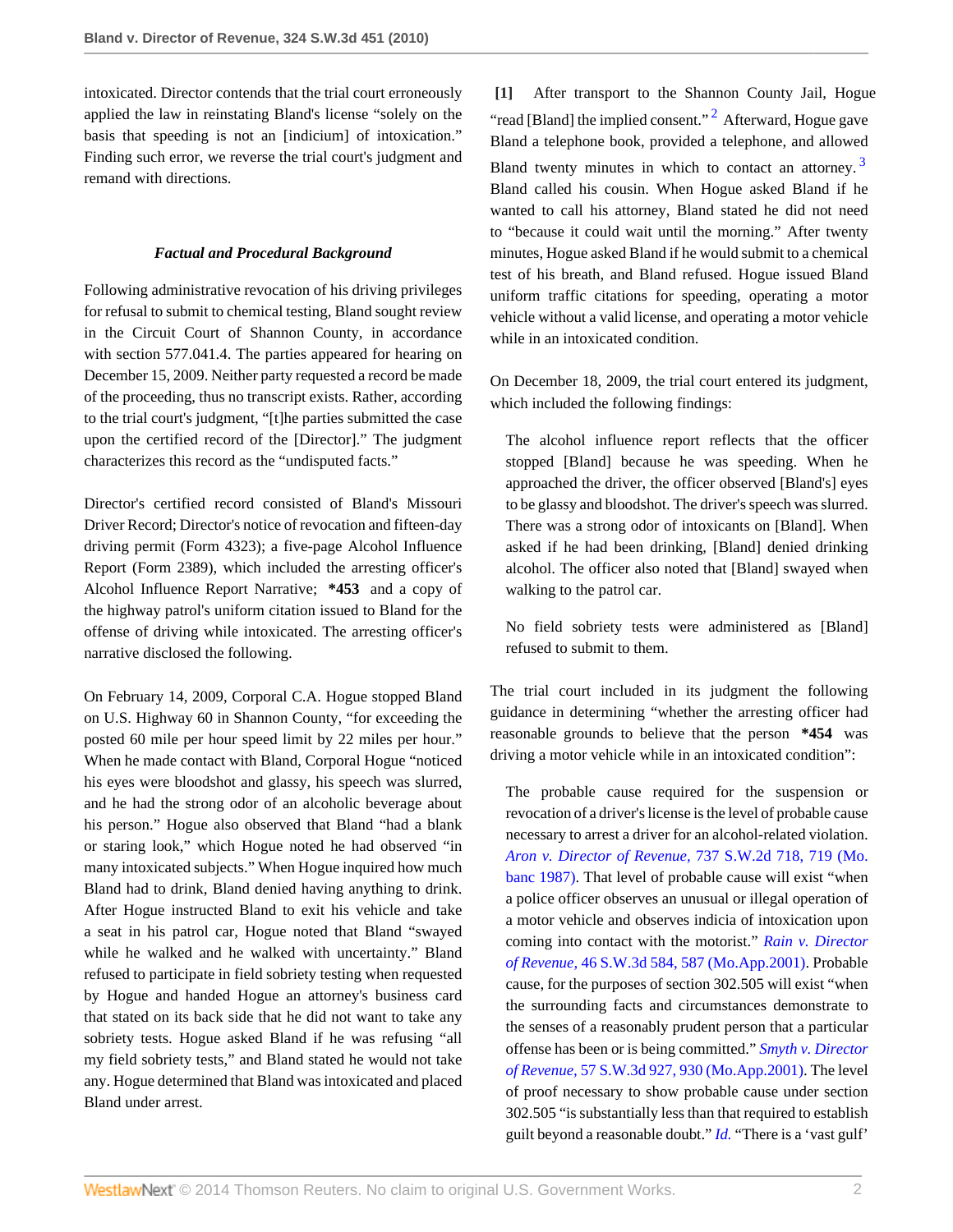between the quantum of information necessary to establish probable cause and the quantum of evidence required to prove guilt beyond a reasonable doubt." *Rain,* [46 S.W.3d](http://www.westlaw.com/Link/Document/FullText?findType=Y&serNum=2001308850&pubNum=4644&fi=co_pp_sp_4644_588&originationContext=document&vr=3.0&rs=cblt1.0&transitionType=DocumentItem&contextData=(sc.Search)#co_pp_sp_4644_588) [at 588.](http://www.westlaw.com/Link/Document/FullText?findType=Y&serNum=2001308850&pubNum=4644&fi=co_pp_sp_4644_588&originationContext=document&vr=3.0&rs=cblt1.0&transitionType=DocumentItem&contextData=(sc.Search)#co_pp_sp_4644_588) The trial court must assess the facts "by viewing the situation as it would have appeared to a prudent, cautious, and trained police officer." *[Cox v. Director of Revenue,](http://www.westlaw.com/Link/Document/FullText?findType=Y&serNum=2000638871&pubNum=4644&fi=co_pp_sp_4644_307&originationContext=document&vr=3.0&rs=cblt1.0&transitionType=DocumentItem&contextData=(sc.Search)#co_pp_sp_4644_307)* 37 [S.W.3d 304, 307 \(Mo.App.2000\).](http://www.westlaw.com/Link/Document/FullText?findType=Y&serNum=2000638871&pubNum=4644&fi=co_pp_sp_4644_307&originationContext=document&vr=3.0&rs=cblt1.0&transitionType=DocumentItem&contextData=(sc.Search)#co_pp_sp_4644_307)

# *Brown v. Dir. of Revenue,* [85 S.W.3d 1, 4 \(Mo. banc 2002\)](http://www.westlaw.com/Link/Document/FullText?findType=Y&serNum=2002606004&pubNum=4644&fi=co_pp_sp_4644_4&originationContext=document&vr=3.0&rs=cblt1.0&transitionType=DocumentItem&contextData=(sc.Search)#co_pp_sp_4644_4).

In the next paragraph, the trial court found that "[i]n applying the standard set out in *[Brown](http://www.westlaw.com/Link/Document/FullText?findType=Y&serNum=2002606004&originationContext=document&vr=3.0&rs=cblt1.0&transitionType=DocumentItem&contextData=(sc.Search))* to the undisputed facts in this case the court finds that the officer had probable cause to believe that [Bland] was operating his motor vehicle while he was intoxicated." Nevertheless, the trial court continued in that paragraph to state that

> [t]he only fact not present in this case from those in which probable cause was found without the administration of the field sobriety tests is speeding. The officer stopped the vehicle because [Bland] was speeding and not because he observed any "erratic" driving by [Bland]. However, the standard only requires that the officer observe illegal operation of a motor vehicle. Speeding is an illegal operation of a motor vehicle. It does not support the second prong whether there are indicia of intoxication.

In its judgment, the trial court then sustained Bland's petition for reinstatement and ordered Director to remove the revocation. Director timely appealed.

### *Standard of Review*

On appeal, the judgment of the trial court will be affirmed unless there is no substantial evidence to support it, the judgment is against the weight of the evidence, or the trial court erroneously declared or applied the law. *[White v. Dir.](http://www.westlaw.com/Link/Document/FullText?findType=Y&serNum=2022811102&pubNum=4644&fi=co_pp_sp_4644_307&originationContext=document&vr=3.0&rs=cblt1.0&transitionType=DocumentItem&contextData=(sc.Search)#co_pp_sp_4644_307) of Revenue,* [321 S.W.3d 298, 307–08 \(Mo. banc 2010\)](http://www.westlaw.com/Link/Document/FullText?findType=Y&serNum=2022811102&pubNum=4644&fi=co_pp_sp_4644_307&originationContext=document&vr=3.0&rs=cblt1.0&transitionType=DocumentItem&contextData=(sc.Search)#co_pp_sp_4644_307). [4](#page-3-3) No deference is given to the trial court's findings in cases where, as here, the evidence is uncontested. *Id.* [at 308.](http://www.westlaw.com/Link/Document/FullText?findType=Y&serNum=2022811102&originationContext=document&vr=3.0&rs=cblt1.0&transitionType=DocumentItem&contextData=(sc.Search)) Evidence is deemed uncontested **\*455** "when the issue before the trial court involves only stipulated facts and does not involve resolution by the trial court of contested testimony[.]" *[Id.](http://www.westlaw.com/Link/Document/FullText?findType=Y&serNum=2022811102&originationContext=document&vr=3.0&rs=cblt1.0&transitionType=DocumentItem&contextData=(sc.Search))* In

cases where the evidence is uncontested, "the only question before the appellate court is whether the trial court drew the proper legal conclusions from the facts stipulated." *[Id.](http://www.westlaw.com/Link/Document/FullText?findType=Y&serNum=2022811102&originationContext=document&vr=3.0&rs=cblt1.0&transitionType=DocumentItem&contextData=(sc.Search))* "If the trial court erroneously declared or applied the law, its judgment will be afforded no deference on appeal." *[Pontius](http://www.westlaw.com/Link/Document/FullText?findType=Y&serNum=2004461996&pubNum=4644&fi=co_pp_sp_4644_3&originationContext=document&vr=3.0&rs=cblt1.0&transitionType=DocumentItem&contextData=(sc.Search)#co_pp_sp_4644_3) v. Dir. Revenue,* [153 S.W.3d 1, 3 \(Mo.App.2004\)](http://www.westlaw.com/Link/Document/FullText?findType=Y&serNum=2004461996&pubNum=4644&fi=co_pp_sp_4644_3&originationContext=document&vr=3.0&rs=cblt1.0&transitionType=DocumentItem&contextData=(sc.Search)#co_pp_sp_4644_3).

### *Discussion*

<span id="page-2-0"></span>**[\[2\]](#page-0-0)** In her sole point relied on, Director contends that "[t]he trial court erred in reinstating Bland's driver's license because it erroneously applied the law in that the trial court did not find any relevant issue under [§ 577.041, RSMo,](http://www.westlaw.com/Link/Document/FullText?findType=L&pubNum=1000229&cite=MOST577.041&originatingDoc=I691e5ad8de9311df952c80d2993fba83&refType=LQ&originationContext=document&vr=3.0&rs=cblt1.0&transitionType=DocumentItem&contextData=(sc.Search)) against the Director but ruled against the Director solely on the basis that speeding is not an [indicium] of intoxication." We agree.

<span id="page-2-1"></span>**[\[3\]](#page-0-2)** "If a person's license has been revoked because of the person's refusal to submit to a chemical test, such person may petition for a hearing before a circuit or associate circuit court in the county in which the arrest or stop occurred." § 577.041.4. In such proceedings, section 577.041.4 expressly limits the trial court's inquiry regarding the revocation to three issues: whether the person was arrested or stopped; whether, in this case, the officer had reasonable grounds to believe that petitioner was driving while in an intoxicated or drugged condition; and whether petitioner refused to submit to a chemical test. § 577.041.4(1)–(3). "If the court determines any issue not to be in the affirmative, the court shall order the director to reinstate the license or permit to drive." § 577.041.5. "Reasonable grounds," as used in the second issue mentioned in section 577.041.4, is synonymous with probable cause. *White,* [321 S.W.3d at 305, n. 6;](http://www.westlaw.com/Link/Document/FullText?findType=Y&serNum=2022811102&pubNum=4644&fi=co_pp_sp_4644_305&originationContext=document&vr=3.0&rs=cblt1.0&transitionType=DocumentItem&contextData=(sc.Search)#co_pp_sp_4644_305) *[Guhr v. Dir.](http://www.westlaw.com/Link/Document/FullText?findType=Y&serNum=2012546101&pubNum=4644&fi=co_pp_sp_4644_584&originationContext=document&vr=3.0&rs=cblt1.0&transitionType=DocumentItem&contextData=(sc.Search)#co_pp_sp_4644_584) Revenue,* [228 S.W.3d 581, 584 \(Mo. banc 2007\)](http://www.westlaw.com/Link/Document/FullText?findType=Y&serNum=2012546101&pubNum=4644&fi=co_pp_sp_4644_584&originationContext=document&vr=3.0&rs=cblt1.0&transitionType=DocumentItem&contextData=(sc.Search)#co_pp_sp_4644_584); *[Hinnah v.](http://www.westlaw.com/Link/Document/FullText?findType=Y&serNum=2002392519&pubNum=4644&fi=co_pp_sp_4644_620&originationContext=document&vr=3.0&rs=cblt1.0&transitionType=DocumentItem&contextData=(sc.Search)#co_pp_sp_4644_620) Dir. Revenue,* [77 S.W.3d 616, 620 \(Mo. banc 2002\)](http://www.westlaw.com/Link/Document/FullText?findType=Y&serNum=2002392519&pubNum=4644&fi=co_pp_sp_4644_620&originationContext=document&vr=3.0&rs=cblt1.0&transitionType=DocumentItem&contextData=(sc.Search)#co_pp_sp_4644_620).

The uncontested record discloses that Bland was arrested and that he refused to submit to a chemical test. Thus, the first and third issues in the trial court's inquiry under section 577.041.4 are in the affirmative.

<span id="page-2-3"></span>As to the second issue in the trial court's inquiry under section 577.041.4, the trial court specifically found that the officer had probable cause to believe that Bland was driving while he was intoxicated. This was a proper legal conclusion for the trial court to draw from the uncontested record.

<span id="page-2-2"></span>**[\[4\]](#page-0-3)** "Probable cause ... exists when an officer observes a traffic violation or erratic vehicle operation and,